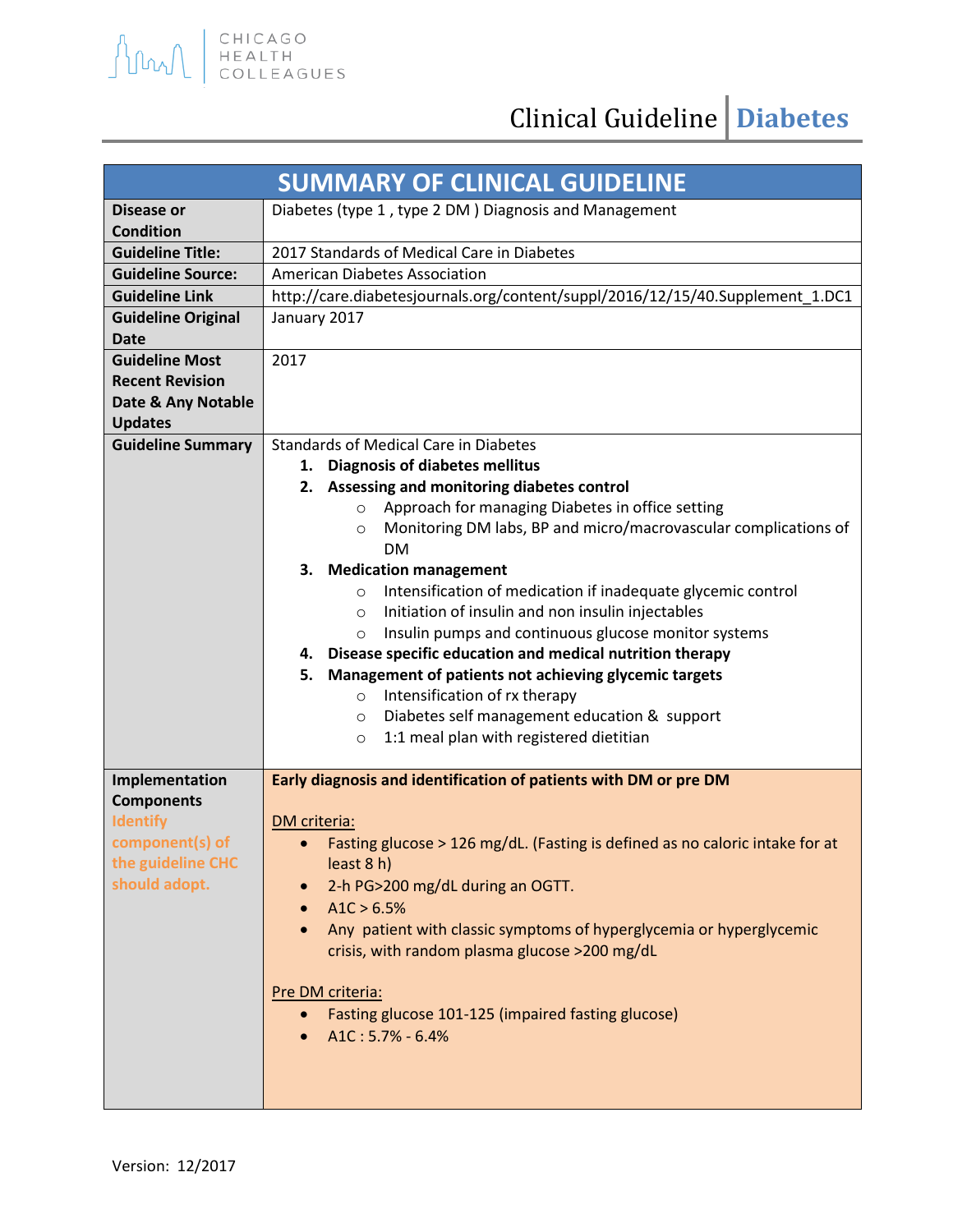|                       | <b>Screen high risk patients</b>                                                                                                                                                                                                                                                                                                                                                                                                                                  |
|-----------------------|-------------------------------------------------------------------------------------------------------------------------------------------------------------------------------------------------------------------------------------------------------------------------------------------------------------------------------------------------------------------------------------------------------------------------------------------------------------------|
|                       | Criteria for Testing for Diabetes or Prediabetes in Asymptomatic Adults:                                                                                                                                                                                                                                                                                                                                                                                          |
|                       | 1. Testing should be considered in overweight or obese BMI ≥25 (or ≥23 kg in<br>Asian Americans) adults who have one or more of the following risk factors:<br>A1C ≥5.7%<br>$\bullet$<br>First-degree relative with diabetes<br>$\bullet$<br>High-risk race/ethnicity (e.g., African American, Latino, Native American,<br>$\bullet$<br>Asian American, Pacific Islander)<br>Women who were diagnosed with GDM<br>$\bullet$                                       |
|                       | <b>History of CVD</b><br>$\bullet$                                                                                                                                                                                                                                                                                                                                                                                                                                |
|                       | Hypertension ( $\geq$ 140/90 mmHg or on therapy for hypertension)<br>$\bullet$                                                                                                                                                                                                                                                                                                                                                                                    |
|                       | HDL cholesterol level <35 mg/dL and/or a triglyceride level >250 mg/dL<br>$\bullet$                                                                                                                                                                                                                                                                                                                                                                               |
|                       | Women with polycystic ovary syndrome<br>$\bullet$                                                                                                                                                                                                                                                                                                                                                                                                                 |
|                       | Physical inactivity<br>$\bullet$<br>Other clinical conditions associated with insulin resistance (e.g., severe                                                                                                                                                                                                                                                                                                                                                    |
|                       | obesity, acanthosis nigricans)                                                                                                                                                                                                                                                                                                                                                                                                                                    |
|                       | 2. For all patients, testing should begin at age 45 years.                                                                                                                                                                                                                                                                                                                                                                                                        |
|                       | 3. If results are normal, testing should be repeated at a minimum of 3-year                                                                                                                                                                                                                                                                                                                                                                                       |
|                       | intervals, with consideration of more frequent testing depending on                                                                                                                                                                                                                                                                                                                                                                                               |
|                       | initial results (e.g., those with pre-diabetes should be tested yearly).                                                                                                                                                                                                                                                                                                                                                                                          |
|                       |                                                                                                                                                                                                                                                                                                                                                                                                                                                                   |
| <b>Other Clinical</b> | Annual Laboratory Evaluation of Co-Morbidities w DM                                                                                                                                                                                                                                                                                                                                                                                                               |
| <b>Considerations</b> | $A1C*$<br>$\bullet$                                                                                                                                                                                                                                                                                                                                                                                                                                               |
|                       | Fasting lipid profile, including total, LDL, and HDL cholesterol and<br>triglycerides                                                                                                                                                                                                                                                                                                                                                                             |
|                       | Liver function tests<br>٠                                                                                                                                                                                                                                                                                                                                                                                                                                         |
|                       | Spot urinary albumin to creatinine ratio<br>$\bullet$                                                                                                                                                                                                                                                                                                                                                                                                             |
|                       | Serum creatinine and estimated glomerular filtration rate<br>$\bullet$                                                                                                                                                                                                                                                                                                                                                                                            |
|                       | Thyroid-stimulating hormone in patients with type 1 diabetes                                                                                                                                                                                                                                                                                                                                                                                                      |
|                       | *A1C Testing                                                                                                                                                                                                                                                                                                                                                                                                                                                      |
|                       | Perform the A1C test at least two times a year in patients who are meeting<br>treatment goals (and who have stable glycemic control).<br>Perform the A1C test quarterly in patients whose therapy has changed or<br>who are not meeting glycemic goals.                                                                                                                                                                                                           |
|                       |                                                                                                                                                                                                                                                                                                                                                                                                                                                                   |
|                       | <b>A1C Goals</b>                                                                                                                                                                                                                                                                                                                                                                                                                                                  |
|                       | A reasonable A1C goal for many non-pregnant adults is < 7%.                                                                                                                                                                                                                                                                                                                                                                                                       |
|                       | Providers might reasonably suggest a more stringent A1C goal (such as<br>$\bullet$<br><6.5%) for selected individual patients if this can be achieved without<br>significant hypoglycemia or other adverse effects of treatment (i.e.<br>polypharmacy). Appropriate patients might include those with short<br>duration of diabetes, type 2 diabetes treated with lifestyle or metformin<br>only, long life expectancy, or no significant cardiovascular disease. |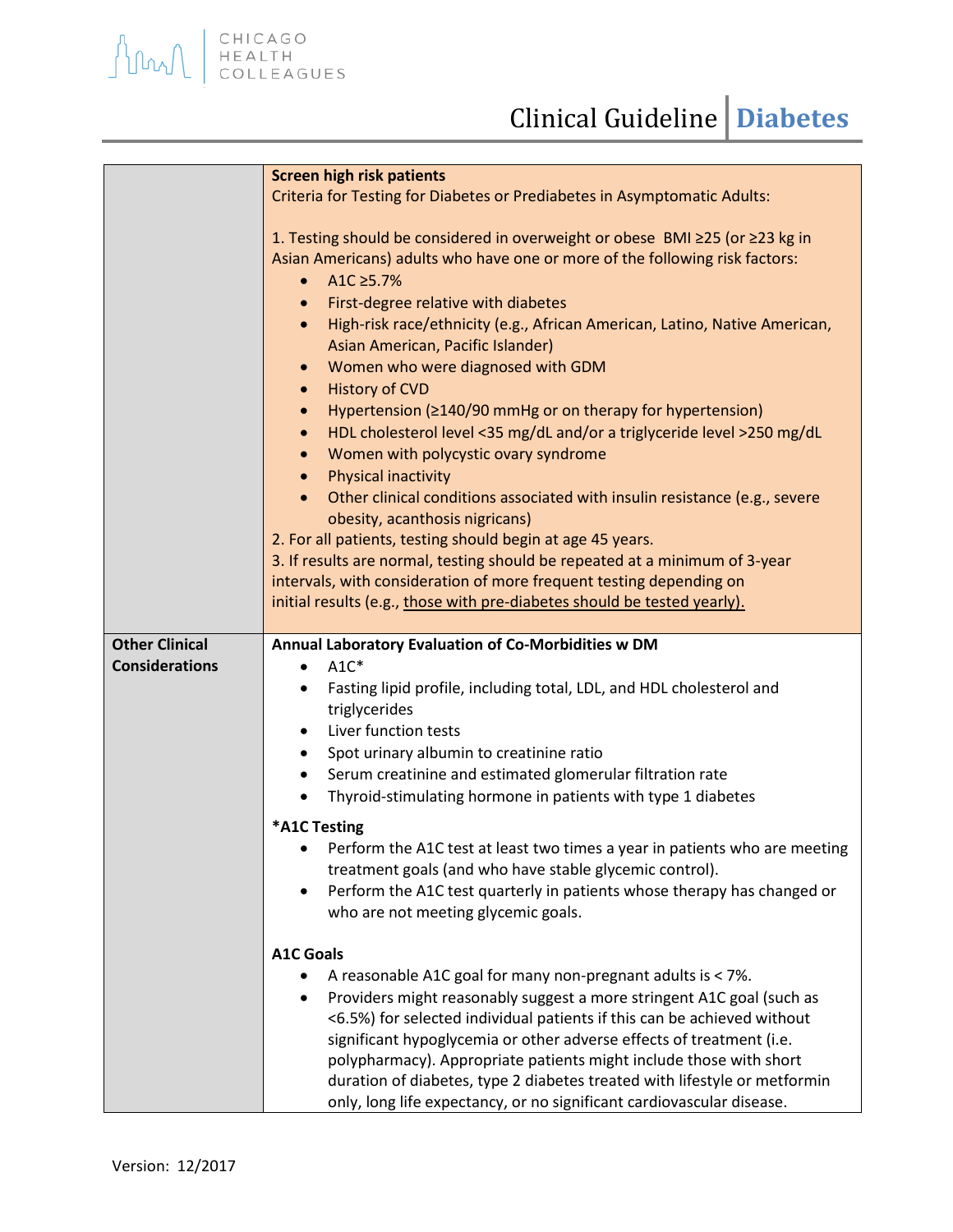## Clinical Guideline **Diabetes**

| Less stringent A1C goals (such as<8%) may be appropriate for patients<br>$\bullet$<br>with a history of severe hypoglycemia, limited life expectancy, advanced<br>microvascular or macrovascular complications, extensive comorbid<br>conditions, or long-standing diabetes in whom the goal is difficult to<br>achieve despite diabetes self-management education, appropriate glucose<br>monitoring, and effective doses of multiple glucose-lowering agents. |
|-----------------------------------------------------------------------------------------------------------------------------------------------------------------------------------------------------------------------------------------------------------------------------------------------------------------------------------------------------------------------------------------------------------------------------------------------------------------|
| <b>Blood Pressure</b>                                                                                                                                                                                                                                                                                                                                                                                                                                           |
| Blood pressure should be measured at every routine visit. Patients found<br>$\bullet$<br>to have elevated blood pressure should have blood pressure confirmed on<br>a separate day.<br>Most patients with diabetes and hypertension should be treated to a<br>$\bullet$                                                                                                                                                                                         |
| systolic blood pressure goal of <140 mmHg and a diastolic blood pressure<br>goal < 90 mmHg.                                                                                                                                                                                                                                                                                                                                                                     |
| A DBP of <80 mmHg may still be appropriate for patients with long life<br>expectancy, chronic kidney disease, elevated urinary albumin excretion,<br>evidence of cardiovascular disease, or additional risk factors such as<br>dyslipidemia, smoking, or obesity.                                                                                                                                                                                               |
| Patients with confirmed office-based blood pressure >140/90 mmHg:                                                                                                                                                                                                                                                                                                                                                                                               |
| A. Lifestyle modifications.                                                                                                                                                                                                                                                                                                                                                                                                                                     |
| B. Prompt initiation and timely titration of pharmacologic therapy to achieve                                                                                                                                                                                                                                                                                                                                                                                   |
| blood pressure goals.                                                                                                                                                                                                                                                                                                                                                                                                                                           |
| Patients with confirmed office-based blood pressure >160/100 mmHg :                                                                                                                                                                                                                                                                                                                                                                                             |
| A. Lifestyle modifications.                                                                                                                                                                                                                                                                                                                                                                                                                                     |
| B. Prompt initiation and timely titration of two drugs or a single pill<br>combination of drugs demonstrated to reduce cardiovascular events in                                                                                                                                                                                                                                                                                                                 |
| patients with diabetes.                                                                                                                                                                                                                                                                                                                                                                                                                                         |
| C. An ACE inhibitor or angiotensin receptor blocker, at the maximum<br>tolerated dose indicated for blood pressure treatment, is the                                                                                                                                                                                                                                                                                                                            |
| recommended first-line treatment for hypertension in patients with<br>diabetes and urinary albuminuria.                                                                                                                                                                                                                                                                                                                                                         |
| <b>Eye Exam</b>                                                                                                                                                                                                                                                                                                                                                                                                                                                 |
| Type 1 Diabetes:                                                                                                                                                                                                                                                                                                                                                                                                                                                |
| Adults with type 1 diabetes should have an initial dilated and<br>comprehensive eye examination by an ophthalmologist or optometrist                                                                                                                                                                                                                                                                                                                            |
| within 5 years after the onset of diabetes.                                                                                                                                                                                                                                                                                                                                                                                                                     |
| Type 2 Diabetes:                                                                                                                                                                                                                                                                                                                                                                                                                                                |
| Patients with type 2 diabetes should have an initial dilated and<br>comprehensive eye examination at the time of the diabetes diagnosis.                                                                                                                                                                                                                                                                                                                        |
|                                                                                                                                                                                                                                                                                                                                                                                                                                                                 |

AMAL ENICAGO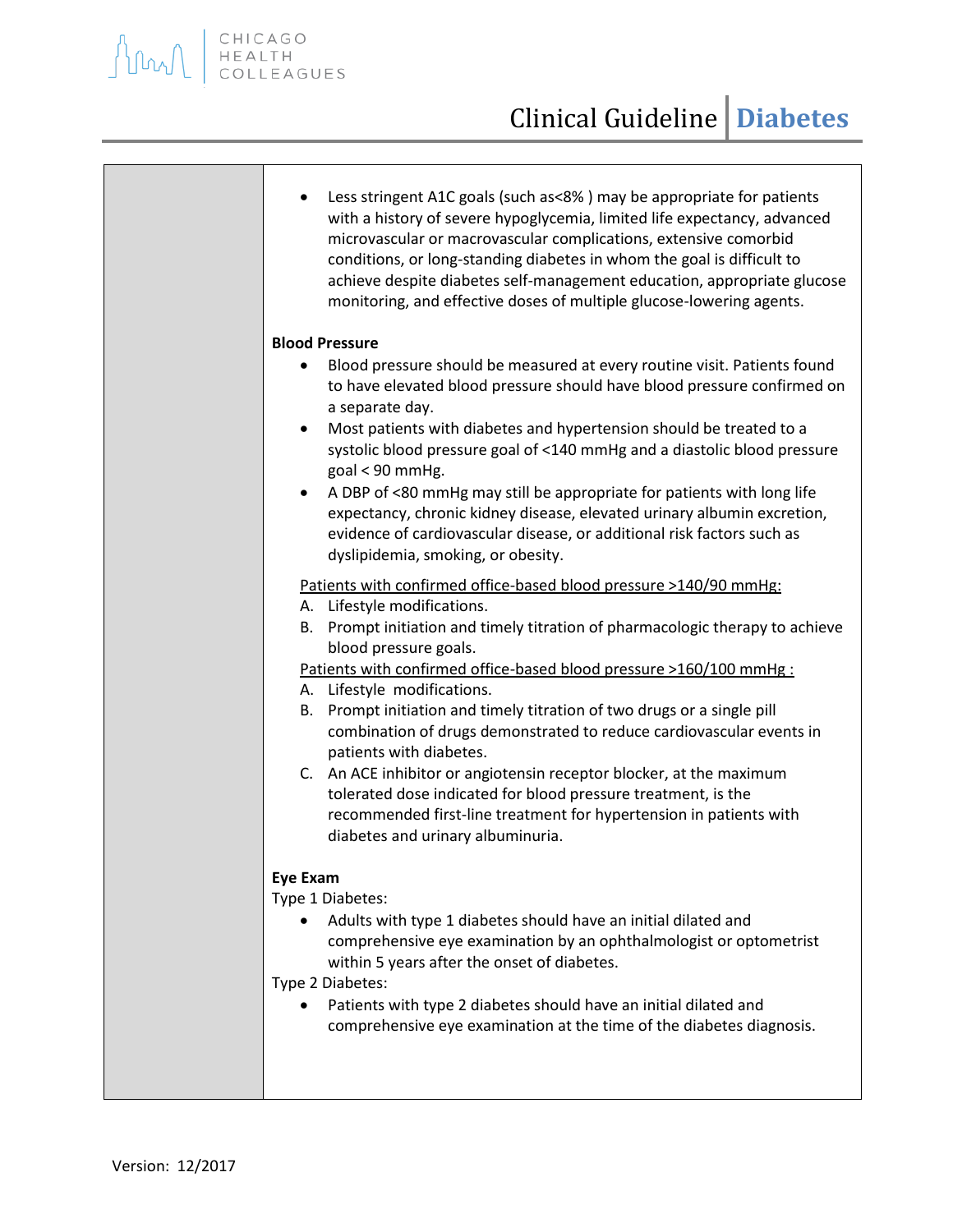| Foot exam (checking for peripheral neuropathy)                                        |
|---------------------------------------------------------------------------------------|
| All patients should be assessed for diabetic peripheral neuropathy:                   |
| Type 1 DM: starting 5 years after the diagnosis and at least<br>$\circ$               |
| annually.<br>Type 2 DM : at time of diagnosis and at least annually.                  |
| $\circ$                                                                               |
| <b>Education</b>                                                                      |
| All individuals with diabetes should participate in diabetes self-                    |
| management education to facilitate the knowledge, skills, and ability                 |
| necessary for diabetes self-care.                                                     |
| Overall objectives of Diabetes education is to support informed decision<br>$\bullet$ |
| making, self-care behaviors, problem solving, and active collaboration with           |
| the health care team to improve clinical outcomes, health status, and                 |
| quality of life in a cost-effective manner.                                           |
| <b>Medical Nutrition Therapy (MNT)</b>                                                |
| All individuals with diabetes should receive individualized medical nutrition         |
| therapy (MNT) annually, preferably provided by a registered dietitian who             |
| is knowledgeable and skilled in providing.                                            |
| Diabetes specific MNT delivered by a registered dietitian is<br>$\circ$               |
| associated with A1C decreases of 0.3-1% for people with type 1                        |
| diabetes and 0.5-2% for people with type 2 diabetes.                                  |
| Patients with prediabetes should be referred to an intensive behavioral               |
| life-style intervention program modeled on the Diabetes Prevention                    |
| Program to achieve and maintain 7% loss of initial body weight and                    |
| increase moderate- intensity physical activity (such as brisk walking) to at          |
| least 150 min/week. (58 % risk reduction in progression to T2DM)                      |
| At each patient encounter, BMI should be calculated and documented in                 |
| the medical record.                                                                   |
| <b>Metabolic Surgery</b>                                                              |
| Metabolic surgery should be recommended to treat type 2 diabetes in                   |
| appropriate surgical candidates with BMI $>$ 40 or BMI 37.5 $>$ in Asian              |
| Americans, regardless of the level of glycemic control or complexity of               |
| glucose-lowering regimens, and in adults with BMI 35.0 -39.9 (or 32.5-37.4            |
| in Asian Americans) when hyperglycemia is inadequately controlled despite             |
| lifestyle and optimal medical therapy.                                                |
| Metabolic surgery should be considered for adults with type 2 diabetes and            |
| BMI 30.0-34.9.                                                                        |
| (BMI 27.5-32.4 in Asian Americans) if hyperglycemia is inadequately                   |
| controlled despite optimal medical control by either oral or injectable               |
| medications (including insulin).                                                      |

AMAL ENICAGO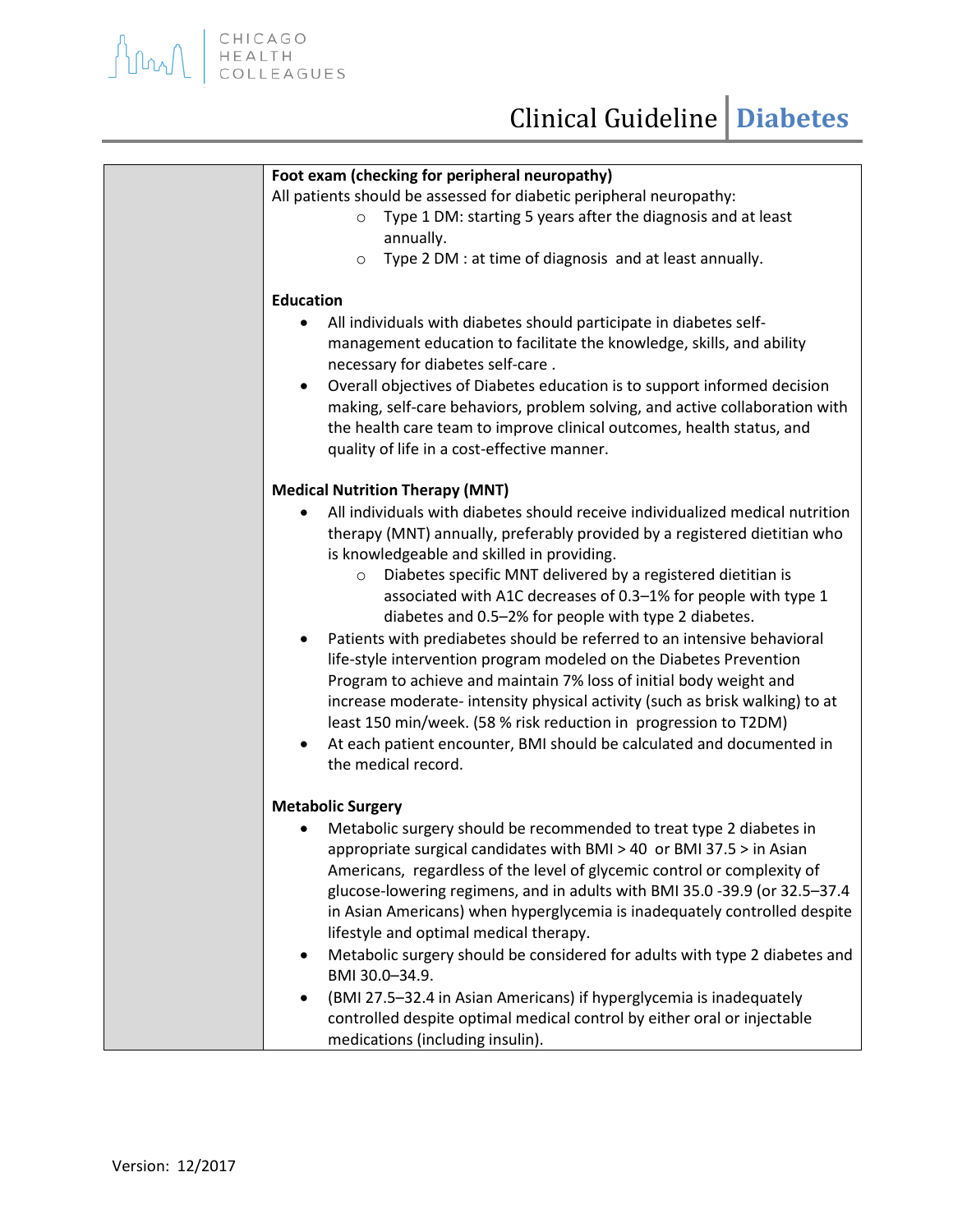## Clinical Guideline **Diabetes**

| <b>CHC Adoption and</b> | <b>Diabetes Care and Clinical Guideline Resources for CHC Members:</b>                   |
|-------------------------|------------------------------------------------------------------------------------------|
| Implementation          |                                                                                          |
| <b>Resources:</b>       | ADA Guidelines and Supplemental documents are available through the:                     |
|                         | <b>CHC Website and CHC App</b><br>$\circ$                                                |
| List of existing and    | <b>EPIC Clinical Links page</b><br>$\circ$                                               |
| suggested guideline     |                                                                                          |
| adoption resources      | Diabetes Risk Assessment is available:                                                   |
| for CHC members.        | As an online test: http://www.diabetes.org/are-you-at-<br>$\circ$                        |
|                         | risk/diabetes-risk-test/?referrer=https://www.google.com/                                |
|                         | For download/printing: http://main.diabetes.org/dorg/PDFs/risk-<br>$\circ$               |
|                         | test-paper-version.pdf                                                                   |
|                         | In EPIC Hyperspace<br>$\circ$                                                            |
|                         | o As a column in inpatient list and the Risk Profile Report                              |
|                         | <b>Ambulatory workup</b><br>$\circ$                                                      |
|                         | Links provided through the CHC website and ShareFile/Guidelines<br>$\circ$               |
|                         |                                                                                          |
|                         | Refer your patient to the Diabetes Center for assistance with any of the following:      |
|                         | A patient with newly diagnosed DM for Diabetes self-management<br>$\bullet$              |
|                         | education and Medical Nutrition therapy (ADA guideline).                                 |
|                         | Because DSME and DSMS can improve outcomes and reduce<br>$\circ$                         |
|                         | costs, DSME and MNT are reimbursed by third-party payers.                                |
|                         | DSME: Initial benefit: 10 hours DSME 1 <sup>st</sup> year, then annual follow<br>$\circ$ |
|                         | up: 2 hours/year with Medicare(coverage varies w commercial)                             |
|                         | Medical Nutrition therapy: Initial 3 hours with Medicare/2 hour<br>$\circ$               |
|                         | follow up.                                                                               |
|                         | Uncontrolled DM after 1 or 2 consecutive A1C > 9%.                                       |
|                         | ADA guidelines: For patients with type 2 diabetes who are not<br>$\circ$                 |
|                         | achieving glycemic goals, insulin therapy should not be delayed.                         |
|                         | Initiation and titration of Insulin and/or non insulin injectable<br>$\circ$             |
|                         | medications.                                                                             |
|                         | Ambulatory Diabetes Center referrals available directly from Hyperspace or<br>➤          |
|                         | Palos Link.                                                                              |
| <b>Other</b>            | <b>Comprehensive Diabetes Algorithm</b>                                                  |
| Supplemental            | Sponsor: American Academy of Clinical Endocrinology                                      |
| <b>Documents</b>        | https://www.aace.com/files/aace_algorithm.pdf                                            |
|                         | Complications-Centric Model for Care of the Overweight/Obese Patient<br>i.               |
| Misc. other             | Prediabetes Algorithm<br>ii.                                                             |
| available               | <b>Goals of Glycemic Control</b><br>iii.                                                 |
| supplemental            | iv. Glycemic Control Algorithm                                                           |
| documents to            | Algorithm for Adding/Intensifying Insulin<br>ν.                                          |
| support guideline       | vi. CVD Risk Factor Modifications Algorithm                                              |
| adoption.               | vii. Profiles of Antidiabetic Medications                                                |
|                         | viii. Principles for Treatment of Type 2 Diabetes                                        |
|                         |                                                                                          |
|                         |                                                                                          |

AMAL EHICAGO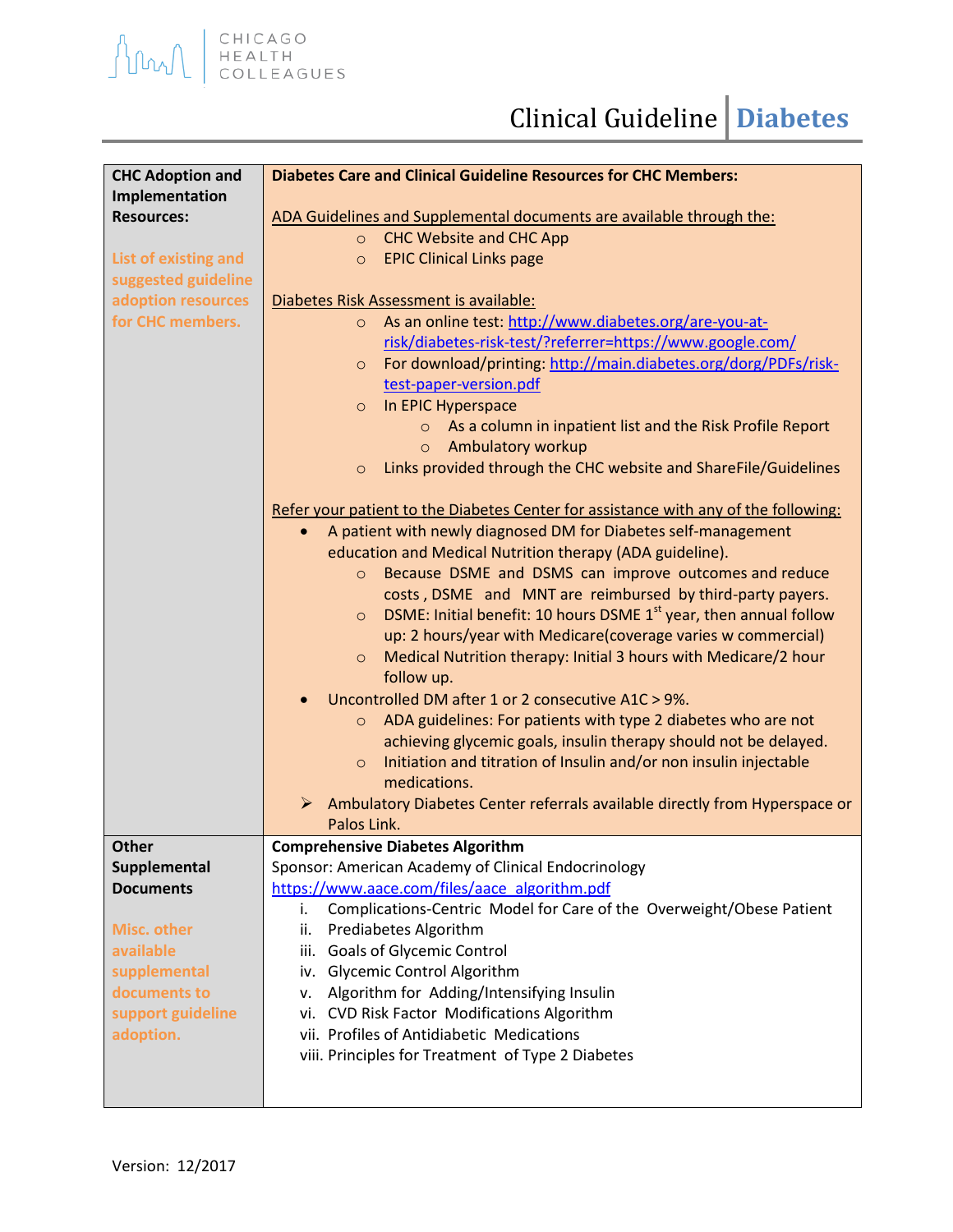|                                                                                                                                                  | Standards of Medical Care in Diabetes: Abridged for Primary Care Providers<br>Sponsor: American Diabetes Association<br>(Abridged standards)<br><b>Standards of Medical Care in Diabetes Pocket Chart</b><br>Sponsor: American Diabetes Association<br>Purchase this pocket-sized, folding chart.                                                                                                                                                                                                                                                                                                                                                                                                                                                                                                       |
|--------------------------------------------------------------------------------------------------------------------------------------------------|---------------------------------------------------------------------------------------------------------------------------------------------------------------------------------------------------------------------------------------------------------------------------------------------------------------------------------------------------------------------------------------------------------------------------------------------------------------------------------------------------------------------------------------------------------------------------------------------------------------------------------------------------------------------------------------------------------------------------------------------------------------------------------------------------------|
| <b>Quality Measures</b><br>and Associated<br><b>Programs</b><br><b>Listing of current</b><br><b>CHC and ACO</b><br>diabetes quality<br>measures. | <b>Comprehensive Diabetes Care</b><br>ACO Quality Measures: BCBSIL PPO ACO; Associated Program: HEDIS<br><b>HbA1c Testing</b><br>$\bullet$<br>HbA1c Control (<8.0%)<br>$\bullet$<br>Blood Pressure Control < 140/90 mmHg<br>$\bullet$<br>ACO Quality Measures: Next Generation ACO Measures<br>HbA1c Poor Control (ACO# 27)<br>$\bullet$                                                                                                                                                                                                                                                                                                                                                                                                                                                                |
|                                                                                                                                                  | Diabetes Eye Exam (ACO# 7)<br>$\bullet$<br>All-Cause Unplanned Admissions for Patients with Diabetes (ACO# 36)<br>$\bullet$                                                                                                                                                                                                                                                                                                                                                                                                                                                                                                                                                                                                                                                                             |
| <b>Strategies to</b><br><b>Improve</b><br>Performance                                                                                            | To improve scores on this measure:<br>Follow standard of care guidelines (ADA).<br>Ensure proper documentation in the medical record.<br>٠<br>Submit claims and encounter data correctly and in a timely manner.<br>$\bullet$<br>Follow testing interval guidelines for A1C; most current result in a calendar<br>$\bullet$<br>year is reflected on quality measures.                                                                                                                                                                                                                                                                                                                                                                                                                                   |
| <b>Coding and</b><br><b>Documentation</b><br><b>Tips</b>                                                                                         | Diabetes Mellitus is an HCC (Hierarchical Condition Category).<br>The diabetes mellitus codes are combination codes that include:<br>1. The type of diabetes mellitus<br>2. The body system(s) affected<br>3. The complications affecting the body system(s)<br>A good standard of practice is to document a cause and effect relationship by using<br>linkage terms. Examples: • PAD Due to DM • CKD Due to DM • PVD Due to DM •<br>Diabetic Neuropathy • Peripheral Neuropathy Due to DM • Etiology of Neuropathy<br>is DM . Diabetic Retinopathy . Diabetic Cataract . Diabetic Macular Edema.<br>A coder cannot assume that there is a causal relationship between two diagnoses.<br>One diagnosis code MUST be clearly documented in the medical record as being<br>directly related to the other. |
| <b>CHC Diabetes</b><br><b>Guideline</b><br>Workgroup                                                                                             | 2017 Participants:<br>1. Dr. N. Jayaram<br>2. Dr. E. Sankary<br>3. C. Boss<br>4. K. Kraker (Staff Lead)<br>5. M.Zeglen                                                                                                                                                                                                                                                                                                                                                                                                                                                                                                                                                                                                                                                                                  |